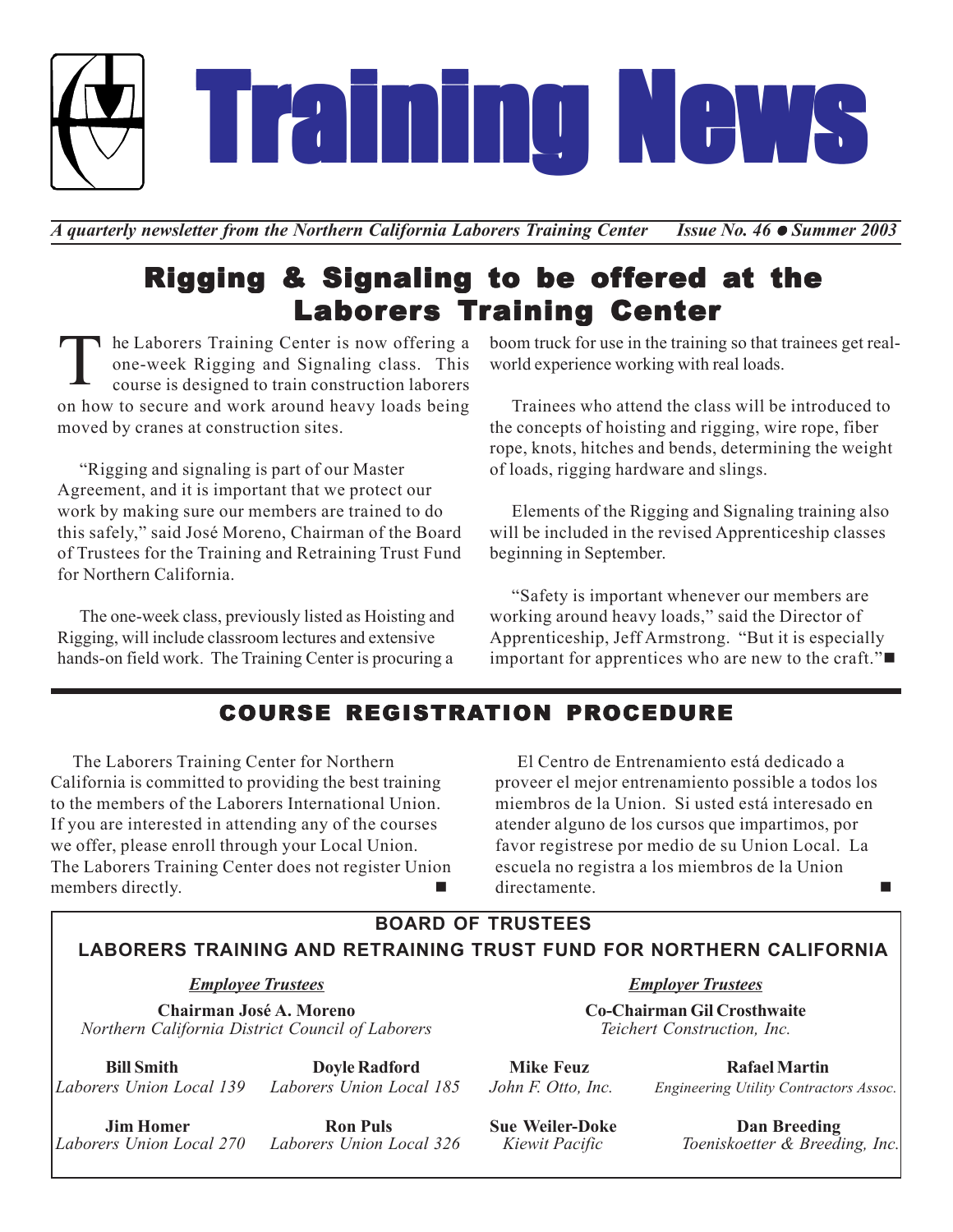#### TERENCE J. O'SULLIVAN LABORERS TRAINING CENTER SCHEDULE OF COURSES (HORARIO DE CLASES) June 30 - October 3, 2003

| <b>COURSES</b>                                     | <b>DATES</b>                                                                                  | <b>LENGTH</b>         | <b>PREREQUISITE</b>                                                                  |
|----------------------------------------------------|-----------------------------------------------------------------------------------------------|-----------------------|--------------------------------------------------------------------------------------|
| <b>CONSTRUCTION COURSES</b>                        |                                                                                               |                       |                                                                                      |
| Apprenticeship - Initial                           | July 7 - July 18<br>July 28 - August 8<br>August 11 - August 22<br>September 8 - September 19 | 2 Weeks               | Registered Apprentices                                                               |
| Apprenticeship - Follow-up                         | September 22 - October 3                                                                      | 2 Weeks               | Completed Initial<br>Apprenticeship Class                                            |
| Pipe Laying Techniques                             | July 28 - August 8<br>August 25 - September 5                                                 | 2 Weeks               | N/A                                                                                  |
| <b>Fundamentals of Construction</b>                | August 18 - August 29                                                                         | 2 Weeks               | N/A                                                                                  |
| Concrete Techniques                                | September 22 - October 3                                                                      | 2 Weeks               | N/A                                                                                  |
| Plaster Tender/Hod Carrier                         | July 28 - August 15<br>September 8 - September 26                                             | 3 Weeks               | N/A                                                                                  |
| <b>Asphalt Paving Techniques</b>                   | September 2 - September 12                                                                    | 2 Weeks               | N/A                                                                                  |
| Safety Certification                               | August 18 - August 29                                                                         | 2 Weeks               | N/A                                                                                  |
| Grade Checking                                     | September 15 - September 16<br>October 1 - October 2                                          | 2 Days                | N/A                                                                                  |
| <b>Blueprint Reading</b>                           | September 17, September 19 &<br>September 30                                                  | 1 Day                 | N/A                                                                                  |
| <b>WELDING COURSES</b>                             |                                                                                               |                       |                                                                                      |
| <b>Basic Arc Welding</b>                           | August 18 - September 26                                                                      | 6 Weeks               | 1000 Hours Worked                                                                    |
| <b>Advanced Arc Welding</b>                        | August 18 - September 26                                                                      | 6 Weeks               | <b>2000 Hours Worked</b><br><b>Plus Completion of Basic</b><br><b>Welding Course</b> |
| MIG & TIG Welding Orientation<br>Oxy Torch Cutting | July 7 - July 18<br>July 1, July 3, & August 6                                                | 2 Weeks<br>1 Day Each | 1000 Hours Worked<br>N/A                                                             |



### WHERE IS THE TRAINING CENTER?

Take the **ALCOSTA BOULEVARD WEST** exit off Highway 680 (see map at left). After you cross the intersection at San Ramon Valley Boulevard, the road changes to Westside Drive. Stay in the straight-ahead lane and look on your left for the large sign and gate leading to the Training Center. Proceed up the hill to the Administration building (on the left).

Our address is 1001 Westside Drive, San Ramon, California 94583-4098. Our telephone is (925) 828-2513; FAX is (925) 828-6142. Visit us on the web at: www.norcalaborers.org/training/training.html, or you can also contact us via E-Mail at: training@norcalaborers.org.

*Training News - Page 2*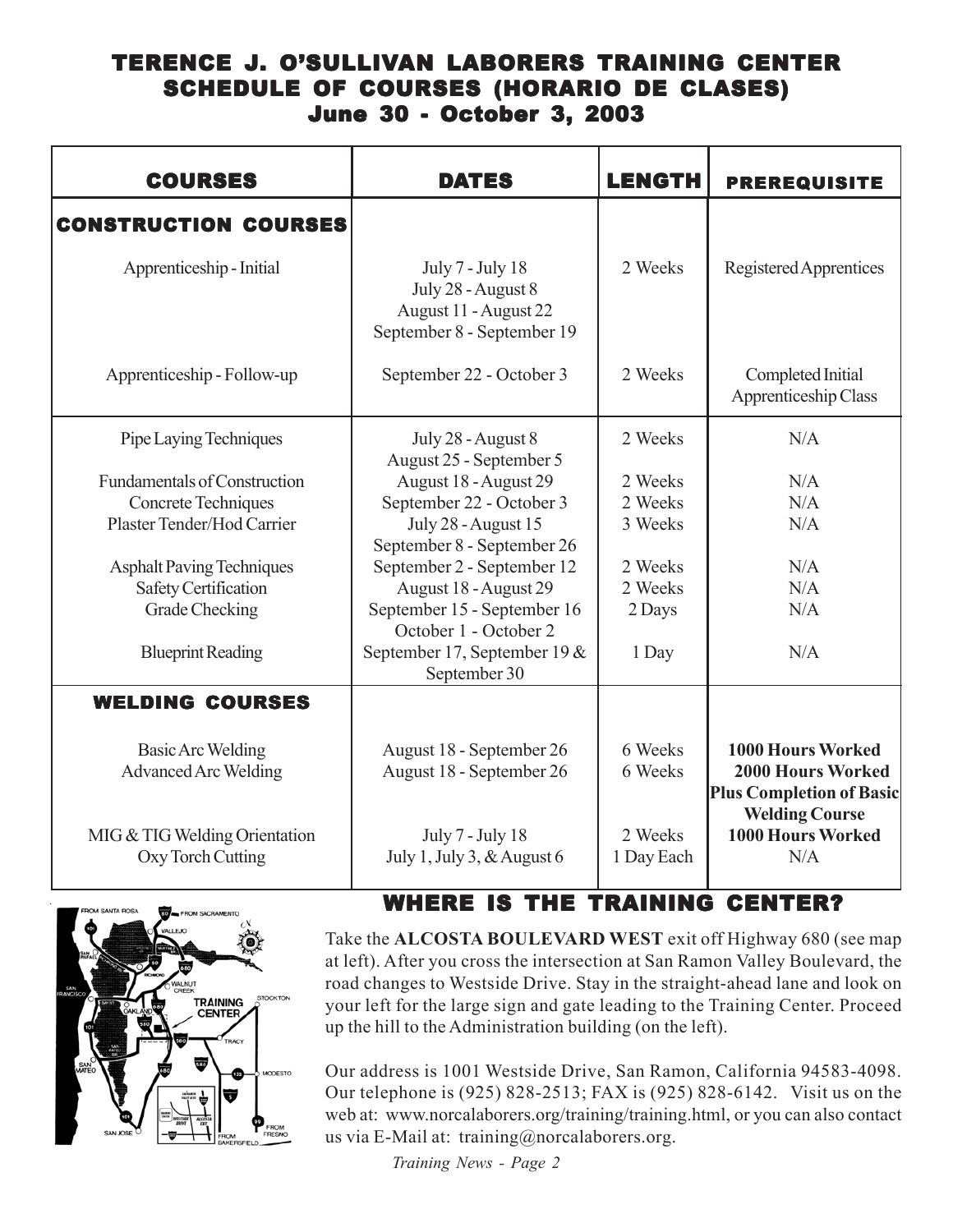### TERENCE J. O'SULLIVAN LABORERS TRAINING CENTER SCHEDULE OF COURSES (HORARIO DE CLASES) June 30 - October 3, 2003

| <b>COURSES</b>                                                                                                                                                                  | <b>DATES</b>                                                                                                                                                               | <b>LENGTH</b>                                                      | <b>PREREQUISITE</b>                                                                                   |
|---------------------------------------------------------------------------------------------------------------------------------------------------------------------------------|----------------------------------------------------------------------------------------------------------------------------------------------------------------------------|--------------------------------------------------------------------|-------------------------------------------------------------------------------------------------------|
| ENVIRONMENTAL COURSES                                                                                                                                                           |                                                                                                                                                                            |                                                                    |                                                                                                       |
| Lead Abatement (English)                                                                                                                                                        | August 18 - August 22<br>September 8 - September 12                                                                                                                        | 1 Week                                                             | N/A                                                                                                   |
| Lead Abatement (Spanish)                                                                                                                                                        | July 14 - July 18<br>September 22 - September 26                                                                                                                           | 1 Week                                                             | N/A                                                                                                   |
| Hazardous Waste Removal                                                                                                                                                         | July 28 - August 8<br>August 25 - September 5                                                                                                                              | 2 Weeks                                                            | <b>200 Hours Worked</b>                                                                               |
| Asbestos Removal (English)                                                                                                                                                      | July 28 - August 1<br>September 29 - October 3                                                                                                                             | 1 Week                                                             | N/A                                                                                                   |
| Asbestos Removal (Spanish)                                                                                                                                                      | August 25 - August 29<br>September 15 - September 19                                                                                                                       | 1 Week                                                             | N/A                                                                                                   |
| Lead Recertification (English)<br>Lead Recertification (Spanish)<br>Hazardous Waste Recertification<br>Asbestos Recertification (English)<br>Asbestos Recertification (Spanish) | July 11, August 12, & Sept. 4<br>July 10, August 15, & Sept. 3<br>July 3, September 8, & Sept. 10<br>July 8 & August 14<br>July 9, August 13, & Sept. 5                    | 1 Day Each<br>1 Day Each<br>1 Day Each<br>1 Day Each<br>1 Day Each | Valid Certificate<br>Valid Certificate<br>Valid Certificate<br>Valid Certificate<br>Valid Certificate |
| <b>SPECIAL COURSES</b>                                                                                                                                                          |                                                                                                                                                                            |                                                                    |                                                                                                       |
| <b>Confined Space</b><br><b>Forklift Orientation</b><br>Forklift Certification                                                                                                  | June 30, July 2, & September 12<br>July 14 - July 18<br>July 3, September 2, $&$<br>September 3                                                                            | 1 Day Each<br>1 Week<br>1 Day Each                                 | N/A<br>N/A<br>N/A                                                                                     |
| <b>BATC</b> (Refinery Safety)<br>First Aid/CPR                                                                                                                                  | August 11<br>June 30, July 30, July 31,<br>August 5, August 8, August 15,<br>September 24, & September 25                                                                  | 1 Day Each<br>1 Day Each                                           | N/A<br>N/A                                                                                            |
| <b>Bobcat Orientation</b>                                                                                                                                                       | June 30 - July 3<br>August 11 - August 15                                                                                                                                  | 1 Week                                                             | N/A                                                                                                   |
| <b>Traffic Control</b><br><b>Flagger Certification</b>                                                                                                                          | September 29 & October 2<br>June 30, July 2, August 4,<br>August 7, August 13, August 14,<br>September 3, September 5,<br>September 17, September 19, $\&$<br>September 26 | 1 Day Each<br>1 Day Each                                           | N/A<br>N/A                                                                                            |
| <b>Aerial Work Platform</b>                                                                                                                                                     | July 1, July 28, July 29,<br>August 11, & August 12                                                                                                                        | 1 Day Each                                                         | N/A                                                                                                   |
| OSHA 500 Safety                                                                                                                                                                 | July 1, July 3, September 2, $\&$<br>September 11                                                                                                                          | 1 Day Each                                                         | N/A                                                                                                   |
| Rigging & Signaling                                                                                                                                                             | July 14 - July 18                                                                                                                                                          | 1 Week                                                             | N/A                                                                                                   |

**NOTE: Courses of one week or more in length require Drug Testing.**